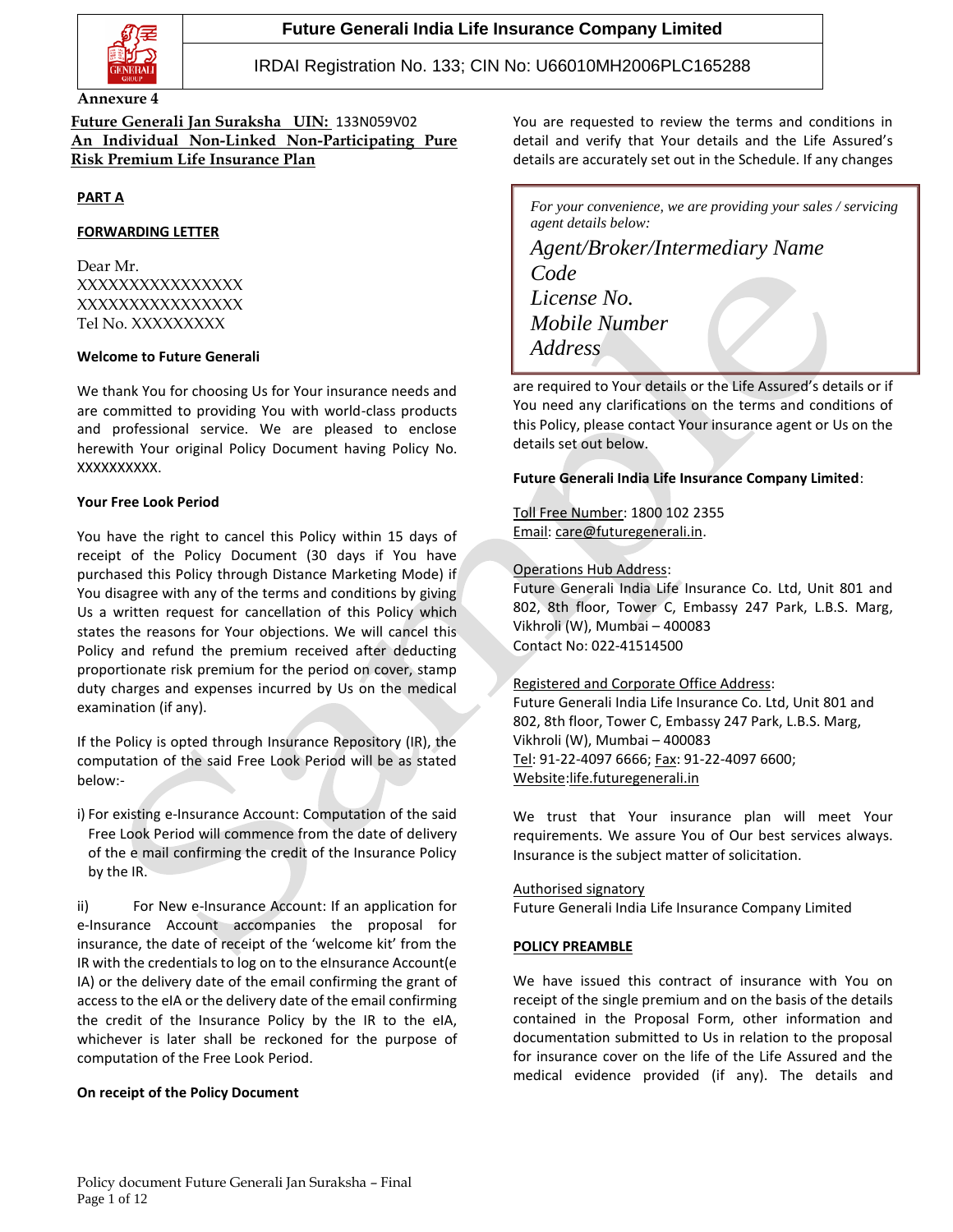

#### **Annexure 4**

declarations contained in the Proposal Form are the basis on which this contract of insurance has been issued.

We agree to pay the benefits specified in this Policy on the occurrence of the insured events described in Part C of this Policy while this Policy is in force, subject to the terms and conditions of this Policy.

You are requested to read this Policy Document thoroughly. On examination of this Policy, if any error or incorrect description is found, this Policy should be returned to Us immediately for correction.

### **POLICY SCHEDULE**

*Policy no :*

*Name of Policyholder/Life Assured: Date of Birth of Policyholder/Life Assured: Address of Life Assured: Mobile no. of Life Assured: Name of Nominee: Age of Nominee: Relationship with Policyholder: Name of Appointee: Agent/Broker name: Agent/Broker code: Agent/Broker Tel No.: Agent/Broker Address:*

## Policy Benefits:

*Sum assured: Policy Term: Risk/Policy Commencement Date: Maturity Date:*  $\mathcal{C}_{\mathcal{C}}$ 

| Single Premium | Applicable Tax * | <b>Total Single Premium</b><br>including applicable Tax* |
|----------------|------------------|----------------------------------------------------------|
|                |                  |                                                          |

\*Includes applicable tax at prevailing rates. Total Premium is subject to change in case of any variance in the present rates or in the event of any new or additional tax/levy being made applicable/ imposed on the premium(s). As per Section 10 (10D) of the Income Tax Act 1961, any sum received under a Life Insurance Policy will only be exempt from tax provided the annual premium payable in any of the years during the term of the Policy does not exceed 10% of the actual capital sum assured. Tax laws are subject to change.

Further sum/s may be allocated to the Basic Policy by way of Bonuses/Guaranteed Additions, if any, as per Part C Benefit details are given in the accompanying Policy Document.

#### **On examination of this Policy, if You notice any mistake, then it is to be returned to Us immediately for correction.**

The stamp duty of Rs. Xxx (xxxx ONLY) paid by Pay order no. XXXXX dated DD/MM/YYYY. Government Notification Revenue and Forest Department No. Mudrank 2004/4125/CR 690/M-1, Dt.31/12/2004.

For and on behalf of Future Generali India Life Insurance Company Ltd **PART B**

#### **DEFINITIONS & INTERPRETATION**

**Definitions**: The terms defined below are important terms which apply under this Policy. These terms are used with initial capitals in the Policy Document and shall have the meaning ascribed to them below wherever they appear in the Policy Document:

- 1) "**Age**" means age as on last birthday which is the number of completed years on the last birthday.
- 2) **"Appointee**" means the person named in the Schedule to whom the Death Benefit shall become payable if the Nominee is less than Age 18 when the Death Benefit becomes payable.
- 3) "**Death Benefit**" means the benefit which becomes payable on the Life Assured's death in accordance with Part C of this Policy.
- 4) "Distance Marketing Mode" means insurance solicitation/lead generation by way of telephone calling/ Short Messaging Service (SMS)/other electronic modes such as e-mail, internet and interactive television (DTH)/direct mail/newspaper and magazine inserts or any other means of communication other than in person.
- 5) "**Endorsement**" means a written endorsement issued by Us on the Schedule to record any changes to the applicable terms and conditions of this Policy or the details contained in the Schedule. Endorsements shall form a part of this Policy and shall be binding on You and Us. It is agreed that the terms of an Endorsement shall supersede any conflicting provisions in this Policy Document, Rider or Schedule.
- 6) "**IRDAI**" means the Insurance Regulatory and Development Authority of India.
- 7) "**Life Assured**" means the person named in the Schedule on whose life the insurance cover under this Policy has been granted.
- 8) "**Nominee**" means the person named in the Schedule to whom the Death Benefit shall become payable if the conditions specified in Part C of this Policy are satisfied.
- 9) "**Policy**" means the contract of insurance entered into between the Policyholder and Us as evidenced by the "Policy Document"
- 10) "**Policyholder**" means the person named in the Schedule on whom the contract under this Policy is executed and owns this Policy and, subject to the terms and conditions of this Policy, holds all the rights under the Policy.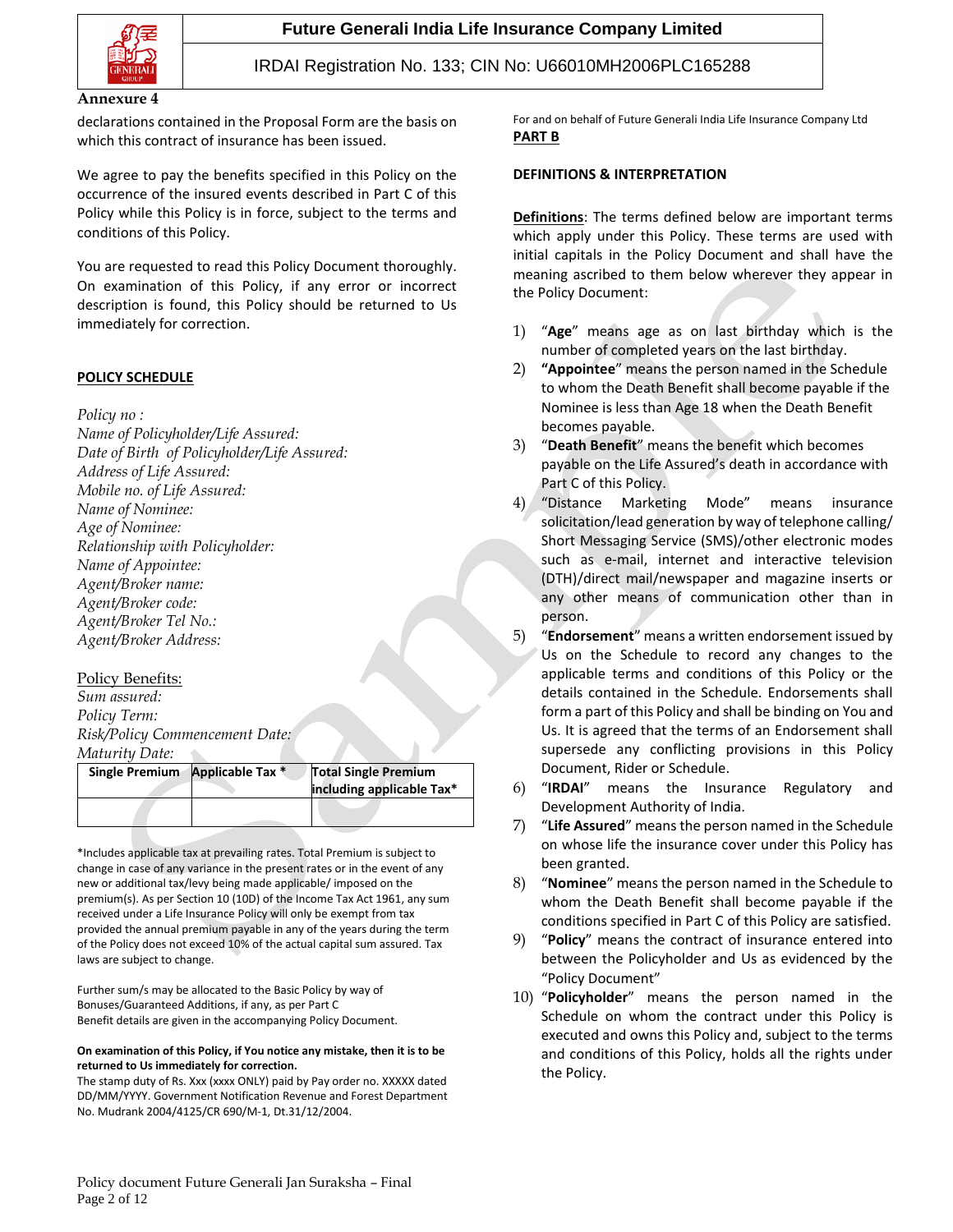**Future Generali India Life Insurance Company Limited**



## IRDAI Registration No. 133; CIN No: U66010MH2006PLC165288

#### **Annexure 4**

- 11) "**Policy Anniversary**" means the same date as the Policy Commencement Date in each Policy Year during the Policy Term.
- 12) "**Policy Commencement Date**" means the date specified in the Schedule on which this Policy commenced.
- 13) "**Policy Year**" means a period of 12 consecutive calendar months from the Policy Commencement Date and every subsequent Policy Anniversary, thereafter.
- 14) **"Proposal Form"** means the proposal form provided by Us which is completed by You in utmost good faith and sets out the various particulars which form the basis of the insurance cover under this Policy.
- 15) "**Risk Commencement Date**" means the date specified in the Schedule on which the risk under this Policy commences.
- 16) **''Single Premium''** means the Premium amount specified in the Schedule payable in Lump Sum at the inception of the Policy. No further Premiums are payable under this Policy.
- 17) "**Sum Assured**" means the amount specified in the Schedule
- 18) "**Surrender**" means the complete withdrawal/termination of the entire Policy. Part D of this Policy will specify whether and under which conditions this Policy can be Surrendered.
- 19) "**We, Us, Our**" means Future Generali India Life Insurance Company Limited.
- 20) "**You, Your**" means the Policyholder of this Policy as named in the Schedule.

#### **Interpretation:**

- 1) References in this Policy to the singular shall include the plural and vice versa.
- 2) References in this Policy to one gender shall include the other gender.
- 3) References in this Policy to any statutes, rules, regulations or guidelines shall include any reenactments or amendments to the same.
- 4) Section/paragraph headings are for ease of reference only and shall not have any interpretative value.
- 5) Words and expressions used in this Policy but not defined herein shall, unless the context specifies otherwise, have the same meaning as defined in the Insurance Act 1938 and/or the rules/regulations/guidelines made thereunder as may be amended from time to time.

## **PART C**

## **POLICY BENEFITS & PREMIUM PAYMENT CONDITIONS**

The benefits available under this Policy are specified in this Part C below. Benefit amounts payable on the

occurrence of the events specified below are set out in the Schedule. Benefits due will become payable to You / Life Assured or Your assignee or Nominee or to Your legal heirs, executors, administrators or legal representatives, as applicable.

Amendments to this Policy shall be effective only if such amendments are carried out only through Endorsements issued by Us.

**1) Commencement of Risk Cover under this Policy** The risk cover under this Policy shall commence only on the Risk Commencement Date.

## **2) Death Benefit**

If the Life Assured dies on or after the Risk Commencement Date but during the Policy Term provided the Policy has not been Surrendered, the Death Sum Assured will be payable immediately to the Nominee or Legal Heirs on acceptance of claim where

Death Sum Assured shall be the higher of

1. 1.25 times the Single Premium (excluding taxes and extra premiums, if any), or

2. Absolute amount payable on death which is equal to the Sum Assured.

Where Sum Assured is based on age at entry and Single Premium chosen at the outset as per the table below:

|              | <b>Single Premium</b> |        |  |
|--------------|-----------------------|--------|--|
|              | 500                   | 750    |  |
| Age at Entry | <b>Sum Assured</b>    |        |  |
| 18-25        | 14,000                | 21,000 |  |
| 26-30        | 12,000                | 18,000 |  |
| 31-35        | 10,000                | 15,000 |  |
| 36-40        | 7,500                 | 11,500 |  |
| 41-45        | 5,000                 | 7,500  |  |
| 46-50        | N/A                   | 5,000  |  |

## **3) Maturity Benefit**

No Maturity Benefit is available under this policy.

## **4) Termination of the Policy**

This Policy will cease immediately and automatically on the happening of the earliest of any of the following: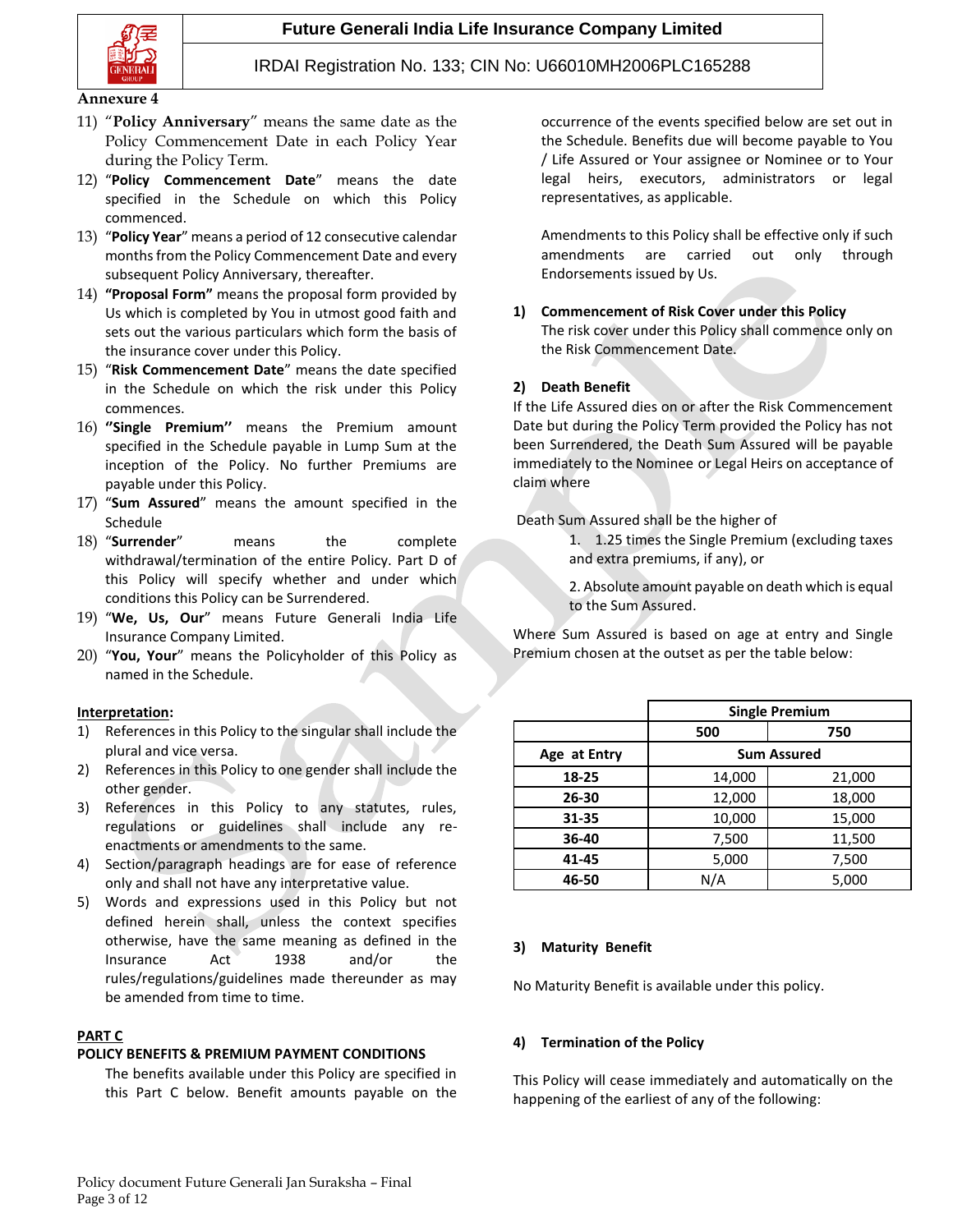

#### **Annexure 4**

- a) on the date of payment of the entire Death Benefit upon the death of the Life Assured; or
- b) on the date of receipt of Free Look request in accordance with Part D of this Policy; or
- c) on the date of payment of Surrender Value of this Policy; or
- d) on the date of expiry of the Policy Term

### **5) NON-FORFEITURE PROVISIONS**

Non – forfeiture provisions will not apply on this policy.

## **PART D**

### **POLICY SERVICING CONDITIONS**

The procedure and conditions applicable to various policy servicing aspects pertaining to this Policy are specified in this Part D below.

### **1) Free Look Period**

You may return this Policy within 15 days of receipt of the Policy Document (30 days if You have purchased this Policy through Distance Marketing Mode) if You disagree with any of the terms and conditions by giving Us a written request for cancellation of this Policy which is dated and signed by You which states the reasons for Your objections. We will cancel this Policy and refund the Premium received after deducting proportionate risk premium for the period on cover, stamp duty charges and expenses incurred by Us on the medical examination of the Life Assured (if any). If the Policy is opted through Insurance Repository (IR), the computation of the said Free Look Period will be as stated below:-

- iii) For existing e-Insurance Account: Computation of the said Free Look Period will commence from the date of delivery of the e mail confirming the credit of the Insurance Policy by the IR.
- iv) For New e-Insurance Account: If an application for e-Insurance Account accompanies the proposal for insurance, the date of receipt of the 'welcome kit' from the IR with the credentials to log on to the eInsurance Account(e IA) or the delivery date of the email confirming the grant of access to the eIA or the delivery date of the email confirming the credit of the Insurance Policy by the IR to the eIA, whichever is later shall be reckoned for the purpose of computation of the Free Look Period.

#### **2) Surrender**

This Policy acquires a Guaranteed Surrender Value immediately after payment of Single Premium. Subject to the Terms and Conditions mentioned herein below, the Policy may be surrendered during the Policy Term and We will pay You the Guaranteed Surrender Value. The Guaranteed Surrender Value on this Policy will depend on the Policy Year of surrender and single premium chosen at outset as per table below.

|                                    | <b>Single Premium</b>             |                  |  |
|------------------------------------|-----------------------------------|------------------|--|
|                                    | 500                               | 750              |  |
| <b>Policy Year of</b><br>Surrender | <b>Guaranteed Surrender Value</b> |                  |  |
| 1                                  | 300.00                            | 450.00           |  |
| 2                                  | 275.00                            | 412.50<br>375.00 |  |
| 3                                  | 250.00                            |                  |  |
| 4                                  | 200.00                            | 300.00           |  |
| 5                                  | 175.00                            | 262.50           |  |
| 6                                  | 150.00                            | 225.00           |  |
| 7                                  | 100.00                            | 150.00           |  |
| Ջ                                  | 0.00                              | 0.00             |  |

a) Surrender value will not be payable if the amount of Surrender value is less than Rs 100/-

b) No surrender value shall be payable if Policy is Surrendered in the last Policy Year of the Policy Term.

c) This Policy shall automatically terminate on Surrender.

#### **3) Loans**

Loan will not be provided under this Policy.

#### **PART E**

#### **Applicable Charges, Funds & Fund Options**

- **1)** No charges or fees are applicable under this Policy.
- **2)** This Policy is a non-linked insurance product, so no funds or fund options are available.

#### **PART F**

.

### **General Terms & Conditions**

**1) Non-Disclosure& Fraud** 

(1)No policy of life insurance shall be called in question on any ground whatsoever after the expiry of three years from the date of the policy, i.e., from the date of issuance of the policy or the date of commencement of risk or the date of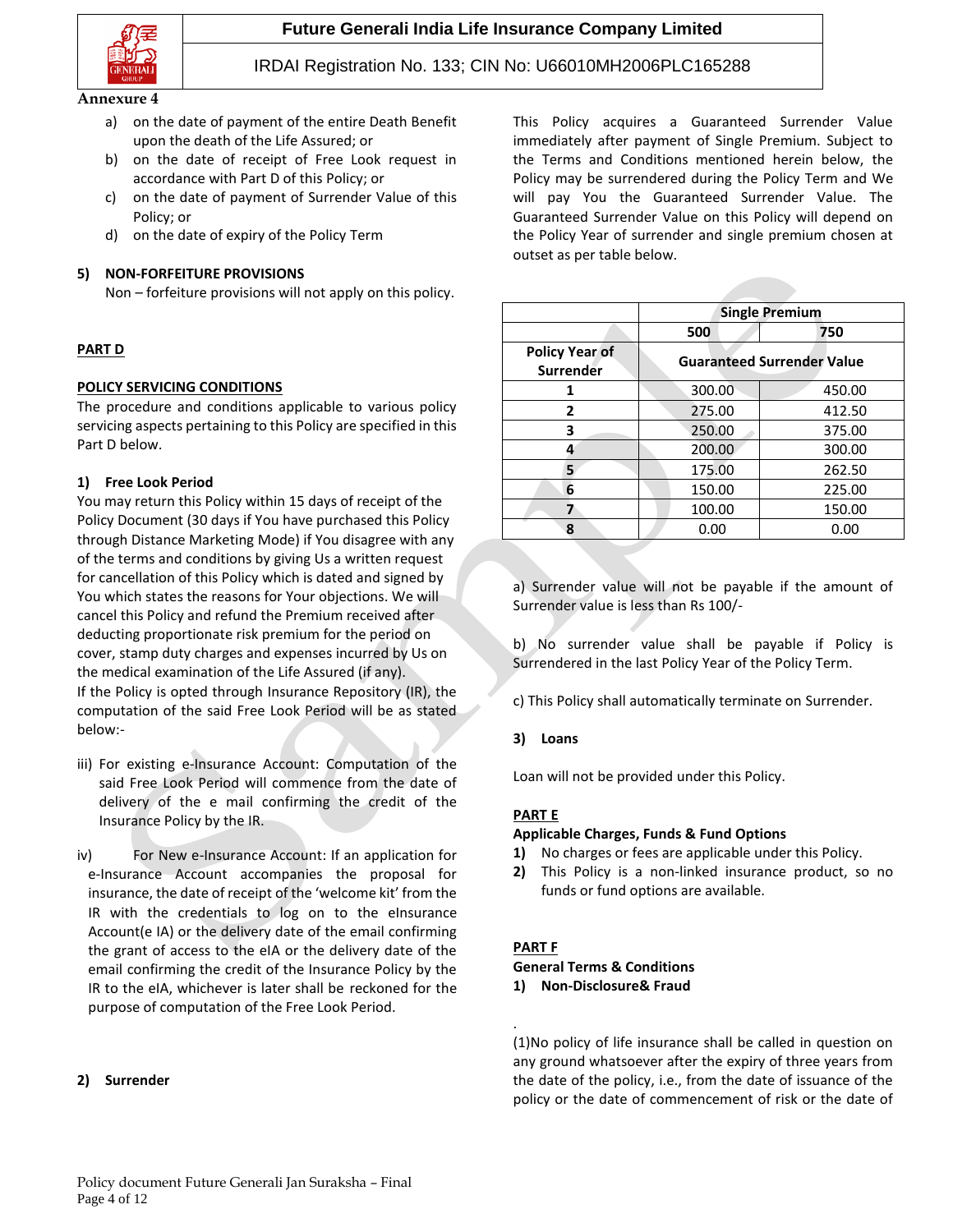

#### **Annexure 4**

revival of the policy or the date of the rider to the policy, whichever is later.

(2)A policy of life insurance may be called in question at any time within three years from the date of issuance of the policy or the date of commencement of risk or the date of revival of the policy or the date of the rider to the policy, whichever is later, on the ground of fraud:

Provided that the insurer shall have to communicate in writing to the insured or the legal representatives or nominees or assignees of the insured the grounds and materials on which such decision is based.

*Explanation I.—For the purposes of this sub-section, the expression "fraud" means any of the following acts committed by the insured or by his agent, with intent to deceive the insurer or to induce the insurer to issue a life insurance policy:—*

*(a) the suggestion, as a fact of that which is not true and which the insured does not believe to be true;*

*(b) the active concealment of a fact by the insured having knowledge or belief of the fact;*

*(c) any other act fitted to deceive; and*

*(d) any such act or omission as the law specially declares to be fraudulent*

*Explanation II.—Mere silence as to facts likely to affect the assessment of the risk by the insurer is not fraud, unless the circumstances of the case are such that regard being had to them, it is the duty of the insured or his agent keeping silence, to speak, or unless his silence is, in itself, equivalent to speak.*

(3)Notwithstanding anything contained in sub-section(2), no insurer shall repudiate a life insurance policy on the ground of fraud if the insured can prove that the mis-statement of or suppression of a material fact was true to the best of his knowledge and belief or that there was no deliberate intention to suppress the fact or that such mis-statement of or suppression of a material fact are within the knowledge of the insurer:

Provided that in case of fraud, the onus of disproving lies upon the beneficiaries, in case the policyholder is not alive.

*Explanation.—A person who solicits and negotiates a contract of insurance shall be deemed for the purpose of the formation of the contract, to be the agent of the insurer.*

(4)A policy of life insurance may be called in question at any time within three years from the date of issuance of the policy or the date of commencement of risk or the date of revival of the policy or the date of the rider to the policy, whichever is later, on the ground that any statement of or suppression of a fact material to the expectancy of the life of

the insured was incorrectly made in the proposal or other document on the basis of which the policy was issued or revived or rider issued:

Provided that the insurer shall have to communicate in writing to the insured or the legal representatives or nominees or assignees of the insured the grounds and materials on which such decision to repudiate the policy of life insurance is based.

Provided further that in case of repudiation of the policy on the ground of mis-statement or suppression of a material fact, and not on the ground of fraud, the premiums collected on the policy till the date of repudiation shall be paid to the insured or the legal representatives or nominees or assignees of the insured within a period of ninety days from the date of such repudiation.

*Explanation.—For the purposes of this sub-section, the misstatement of or suppression of fact shall not be considered material unless it has a direct bearing on the risk undertaken by the insurer, the onus is on the insurer to show that had the insurer been aware of the said fact no life insurance policy would have been issued to the insured.*

(5)Nothing in this section shall prevent the insurer from calling for proof of age at any time if he is entitled to do so, and no policy shall be deemed to be called in question merely because the terms of the policy are adjusted on subsequent proof that the age of the life insured was incorrectly stated in the proposal.

## **2) Statement of Age**

This Policy is issued at the Age shown in the Policy Schedule which is the Life Assured's declared Age as at the Policy Commencement Date. In the event the declared Age as at the Policy Commencement Date is found to be different from the actual Age on the Policy Commencement Date, without prejudice to Our other rights and remedies, including those under the Insurance Act, 1938 as amended from time to time, one of the following actions may be taken:

a) If the actual Age of the Life Assured is such that the Life Assured would not have been eligible under this insurance product either on Policy Commencement Date or on date of Death for insurance coverage, this Policy shall be cancelled with effect from the Policy Commencement Date and the Instalment Premium received shall be refunded after the deduction of the stamp duty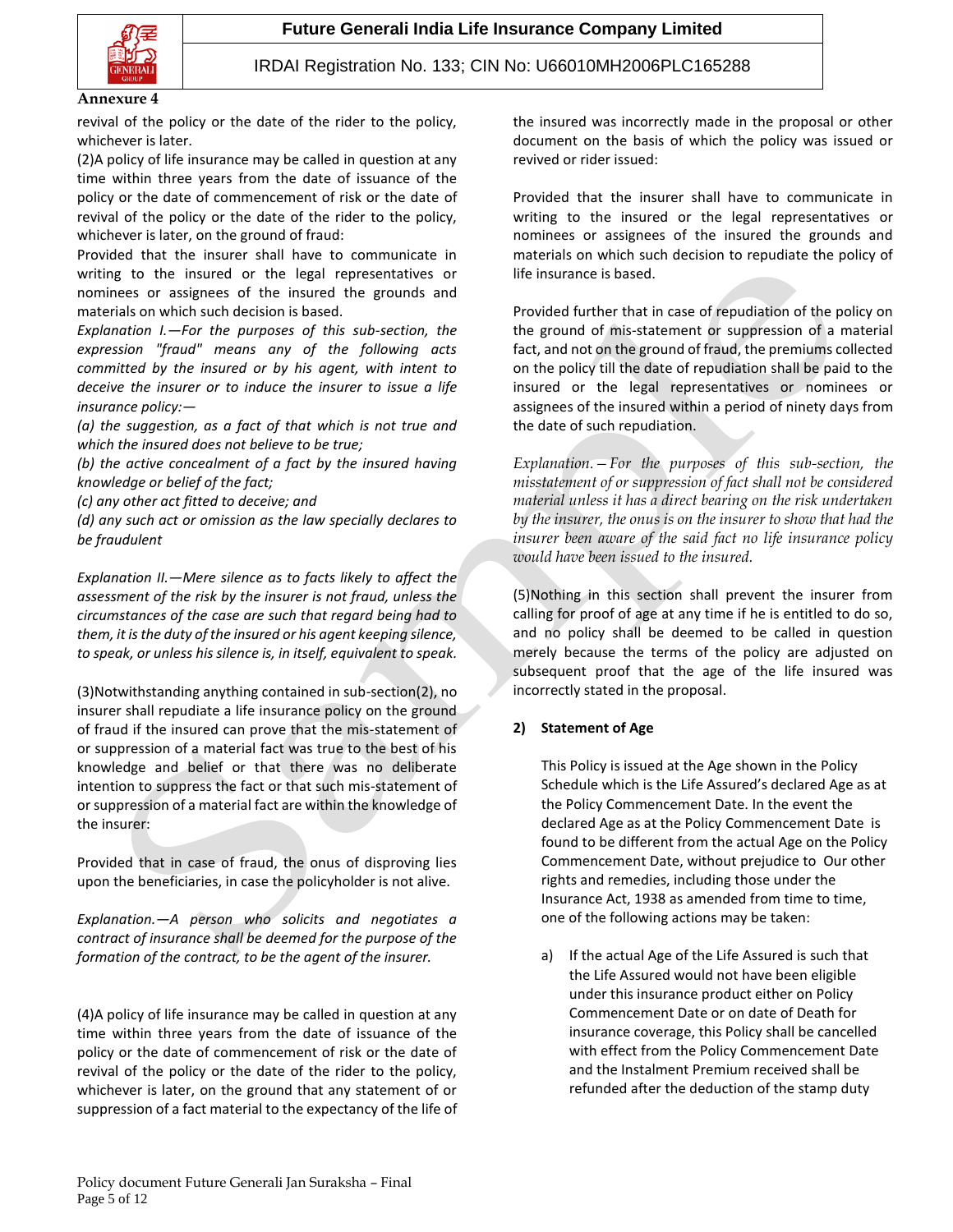

charges and costs incurred by Us on the medical examination of the Life Assured, if any.

- b) If the actual Age of the Life Assured is higher than the declared Age and higher Instalment Premiums should have been charged per Our board approved underwriting Policy, the benefits payable under this Policy shall be reduced to the amount that the Instalment Premiums received would have purchased at the actual Age of the Life Assured.
- c) If the actual Age of the Life Assured is lower than the declared Age and lower Instalment Premiums should have been charged per Our board approved underwriting Policy, We will refund any excess premiums received, without any interest.

### **3) Claims Procedures Payment of Death Benefits**

- a) The death of the Life Assured must be notified immediately to Us in writing.
- b) Affirmative proof of death and any appropriate documents as required by Us must be completed and furnished to Us, within 90 days from the date of death of the Life Assured, unless specified otherwise. However, a notification of claim received after 90 days may be accepted, if the claimant proves to Our satisfaction that there was sufficient cause for not filing the claim within the aforesaid period. The condonation of delay shall be solely at Our discretion.
- c) The following documentation must necessarily be submitted to Us for Us to establish a death claim to Our satisfaction:
	- i) Original Policy Document;
	- ii) Original death certificate;
	- iii) Post mortem report / FIR, where applicable;
	- iv) Claim forms duly completed as required by Us;
	- v) Certificate from physician/hospital last attended showing cause of death wherever applicable;
	- vi) Legal evidence of title of the claimant where no valid nomination or assignment under this Policy exists or in cases where the title is in dispute;
	- vii) Proof of Age, if the Age has not been admitted earlier.
- d) We may, however, call for additional documents, if found necessary, in support of the claim.

## **4) The Policyholder's Rights**

- a) You are the Policyholder of this Policy. Unless provided otherwise in the terms of this Policy or through the provisions of applicable Indian law, only You can, during the lifetime of the Life Assured, exercise all rights, privileges and options provided under this Policy subject to any Nominee's vested interest or any assignee's rights, if any.
- **5) Suicide Exclusion**

In Case of death due to suicide within 12 months from the date of commencement of risk under the policy, the nominee or beneficiary of the policyholder shall be entitled to 80% of the total premiums paid till the date of death or the surrender value available as on the date of death whichever is higher.

## **6) Assignment and transfer of insurance policies**

Please note the terms of Section 38 of the Insurance Act, 1938, as amended from time to time which states as follows:

(1) A transfer or assignment of a policy of insurance, wholly or in part, whether with or without consideration, may be made only by an endorsement upon the policy itself or by a separate instrument, signed in either case by the transferor or by the assignor or his duly authorised agent and attested by at least one witness, specifically setting forth the fact of transfer or assignment and the reasons thereof, the antecedents of the assignee and the terms on which the assignment is made.

(2) An insurer may, accept the transfer or assignment, or decline to act upon any endorsement made under subsection (1) , where it has sufficient reason to believe that such transfer or assignment is not bonafide or is not in the interest of the policy-holder or in public interest or is for the purpose of trading of insurance policy.

(3) The insurer shall, before refusing to act upon the endorsement, record in writing the reasons for such refusal and communicate the same to the policy-holder not later than thirty days from the date of the policy-holder giving notice of such transfer or assignment.

(4) Any person aggrieved by the decision of an insurer to decline to act upon such transfer or assignment may within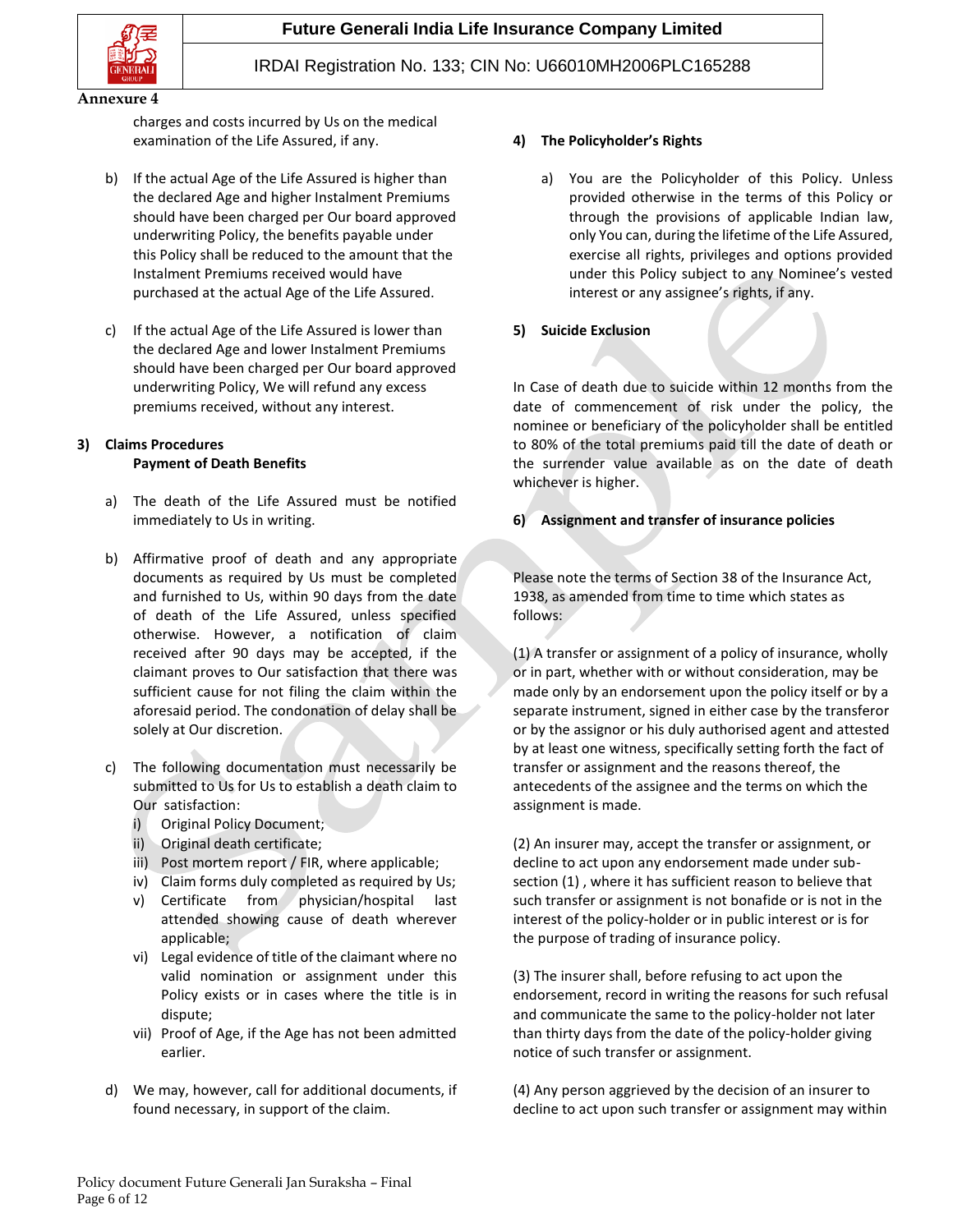

#### **Annexure 4**

a period of thirty days from the date of receipt of the communication from the insurer containing reasons for such refusal, prefer a claim to IRDAI.

(5) Subject to the provisions in sub-section (2) ,the transfer or assignment shall be complete and effectual upon the execution of such endorsement or instrument duly attested but except ,where the transfer or assignment is in favour of the insurer ,shall not be operative as against an insurer, and shall not confer upon the transferee or assignee, or his legal representative, any right to sue for the amount of such policy or the moneys secured thereby until a notice in writing of the transfer or assignment and either the said endorsement or instrument itself or a copy thereof certified to be correct by both transferor and transferee or their duly authorised agents have been delivered to the insurer:

Provided that where the insurer maintains one or more places of business in India, such notice shall be delivered only at the place in where the policy is being serviced.

(6) The date on which the notice referred to in sub section (5) is deli¬vered to the insurer shall regulate the priority of all claims under a transfer or assignment as between persons interested in the policy; and where there is more than one instrument of transfer or assignment, the priority of the claims under such instruments shall be governed by the order in which the notices referred to in sub section (5) are delivered:

Provided that if any dispute as to the priority of payment arises as between assignees, the dispute shall be referred to the IRDAI.

(7) Upon the receipt of the notice referred to in sub section (5), the insurer shall record the fact of such transfer or assignment together with the date thereof and the name of the transferee or the assignee and shall, on the request of the person by whom the notice was given, or of the transferee or assignee, on payment of such fee as may be specified by regulations , grant a written acknowledgment of the receipt of such notice; and any such acknowledgment shall be conclusive evidence against the insurer that he has duly received the notice to which such acknowledgment relates.

(8) Subject to the terms and conditions of the transfer or assignment, the insurer shall, from the date of the receipt of the notice referred to in subsection (5), recognise the transferee or assignee named in the notice as the absolute transferee or assignee entitled to benefit under the policy, and such person shall subject to all liabilities and equities to which the transferor or assignor was subject at the date of

the transfer or assignment and may institute any proceedings in relation to the policy, obtain a loan under the policy or surrender the policy without obtaining the consent of the transferor or assignor or making him a party to such proceedings.

*Explanation.—Except where the endorsement referred to in sub-section (1) expressly indicates that the assignment or transfer is conditional in terms of subsection (10) hereunder, every assignment or transfer shall be deemed to be an absolute assignment or transfer and the assignee or transferee, as the case may be, shall be deemed to be the absolute*

(9) Any rights and remedies of an assignee or transferee of a policy of life insurance under an assignment or transfer effected prior to the commencement of the Insurance Laws (Amendment) Ordinance, 2014 shall not be affected by the provisions of this section.

(10) Notwithstanding any law or custom having the force of law to the contrary, an assignment in favour of a person made upon the condition that -

(a)the proceeds under the policy shall become payable to the policyholder or the nominee or nominees in the event of either the assignee or transferee predeceasing the insured ;or

(b)The insured surviving the term of the policy, shall be valid:

Provided that a conditional assignee shall not be entitled to obtain a loan on the policy or surrender a policy.

(11) In the case of the partial assignment or transfer of a policy of insurance under sub-section (1), the liability of the insurer shall be limited to the amount secured by partial assignment or transfer and such policy-holder shall not be entitled to further assign or transfer the residual amount payable under the same policy.

## **7) Nomination by Policyholder**

. Please note the terms of Section 39 of the Insurance Act,

1938, as amended from time to time which states as follows:

1) The holder of a policy of life insurance on his own life, may, when effecting the policy or at any time before the policy matures for payment, nominate the person or persons to whom the money secured by the policy shall be paid in the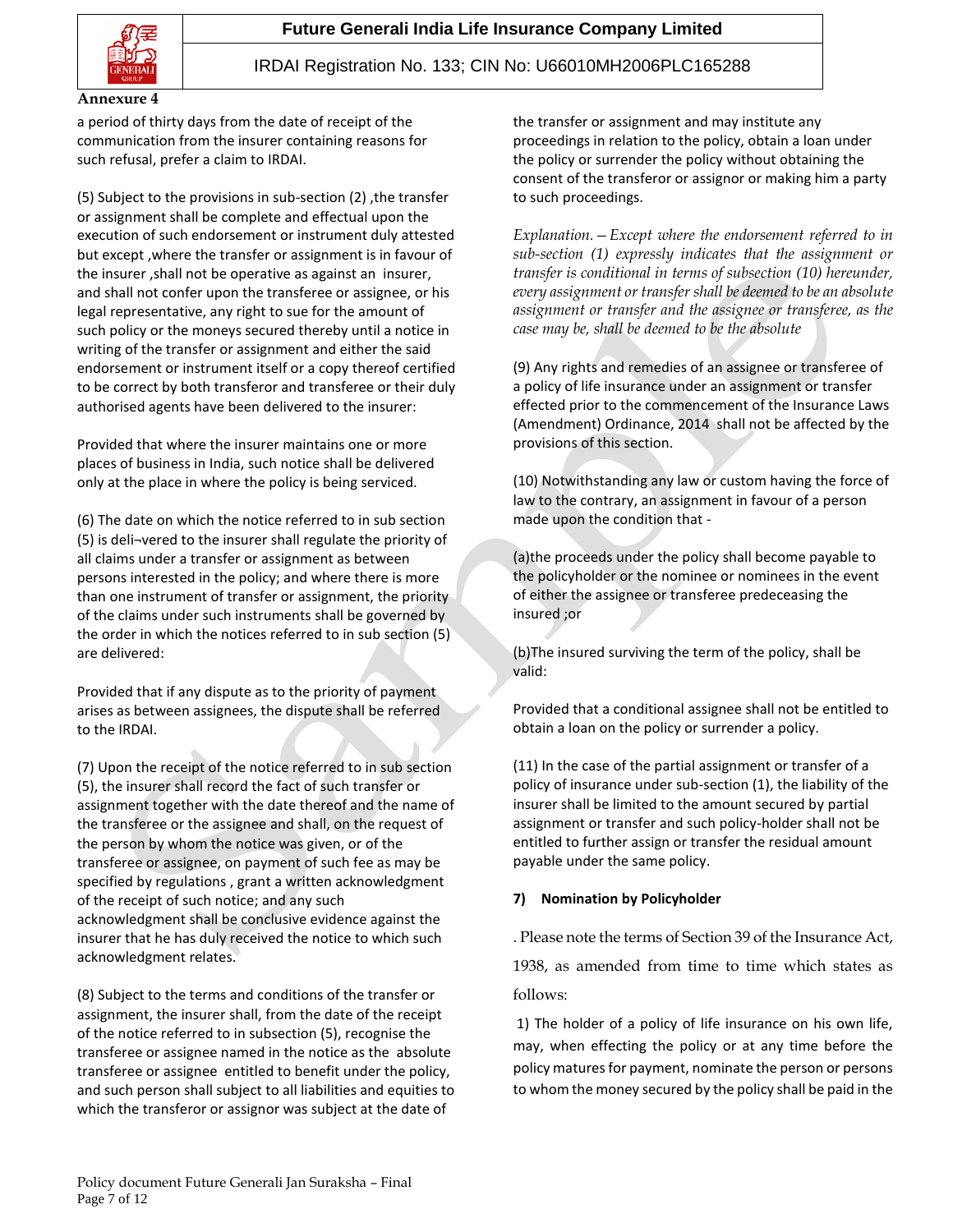

#### **Annexure 4**

event of his death:

Provided that, where any nominee is a minor, it shall be lawful for the policyholder to appoint any person in the manner laid down by the insurer, to receive the money secured by the policy in the event of his death during the minority of the nominee.

(2) Any such nomination in order to be effectual shall, unless it is incorporated in the text of the policy itself, be made by an endorsement on the policy communicated to the insurer and registered by him in the records relating to the policy and any such nomination may at any time before the policy matures for payment be cancelled or changed by an endorsement or a further endorsement or a will, as the case may be, but unless notice in writing of any such cancellation or change has been delivered to the insurer, the insurer shall not be liable for any payment under the policy made bona fide by him to a nominee mentioned in the text of the policy or registered in records of the insurer.

(3) The insurer shall furnish to the policyholder a written acknowledgment of having registered a nomination or a cancellation change thereof, and may charge a fee as may be specified by regulations for registering such cancellation or change.

(4) A transfer or assignment of a policy made in accordance with section 38 shall automatically cancel a nomination: Provided that the assignment of a policy to the insurer who bears the risks on the policy at the time of the assignment, in consideration of a loan granted by that insurer on the security of the policy within its surrender value, or its reassignment on repayment of the loan shall not cancel a nomination, but shall affect the rights of the nominee only to the extent of the insurer's interest in the policy:

Provided further that the transfer or assignment of a policy, whether wholly or in part, in consideration of a loan advanced by the transferee or assignee to the policyholder, shall not cancel the nomination but shall affect the rights of the nominee only to the extent of the interest of the transferee or assignee, as the case may be, in the policy:

Provided also that the nomination, which has been automatically cancelled consequent upon the transfer or assignment. the same nomination shall stand automatically revived when the policy is reassigned by the assignee or retransferred by the transferee in favour of the policy-holder on repayment of loan other than on a security of policy to the insurer.

(5) Where the policy matures for payment during the lifetime of the person whose life is insured or where the nominee or, if there are more nominees than one, all the nominees die before the policy matures for payment, the amount secured by the policy shall be payable to the policy-holder or his heirs or legal representatives or the holder of a succession certificate, as the case may be.

(6) Where the nominee or if there are more nominees than one, a nominee or nominees survive the person whose life is insured, the amount secured by the policy shall be payable to such survivor or survivors.

(7) Subject to the other provisions of this section, where the holder of a policy of insurance on his own life nominates his parents , or his spouse ,or his children, or his spouse and children ,or any of them , the nominee or nominees shall be beneficially entitled to the amount payable by the insurer to him or them under sub-section (6) unless it is proved that the holder of the policy, having regard to the nature of his title to the policy, could not have conferred any such beneficial title on the nominee.

(8) Subject as aforesaid, where the nominee, or if there are more nominees than one , a nominee or nominees , to whom sub-section (7) applies, die after the person whose life is insured but before the amount secured by the policy is paid

, the amount secured by the policy, or so much of the amount secured by the policy as represents the share of the nominee or nominees so dying (as the case may be), shall be payable to the heirs or legal representatives of the nominee or nominees or the holder of a succession certificate, as the case may be, and they shall be beneficially entitled to such amount.

(9) Nothing in sub-sections (7) and (8) shall operate to destroy or impede the right of any creditor to be paid out of the proceeds of any policy of life insurance.

(10) The provisions of sub-sections (7) and (8) shall apply to all policies of life insurance maturing for payment after the commencement of the Insurance Laws (Amendment) Ordinance, 2014.

(11) Where a policy-holder dies after the maturity of the policy but the proceeds and benefit of his policy has not been made to him because of his death, in such a case, his nominee shall be entitled to the proceeds and benefit of his policy.

(12) The provisions of this section shall not apply to any policy of life insurance to which section 6 of the Married Women's Property Act, 1874 , applies or has at any time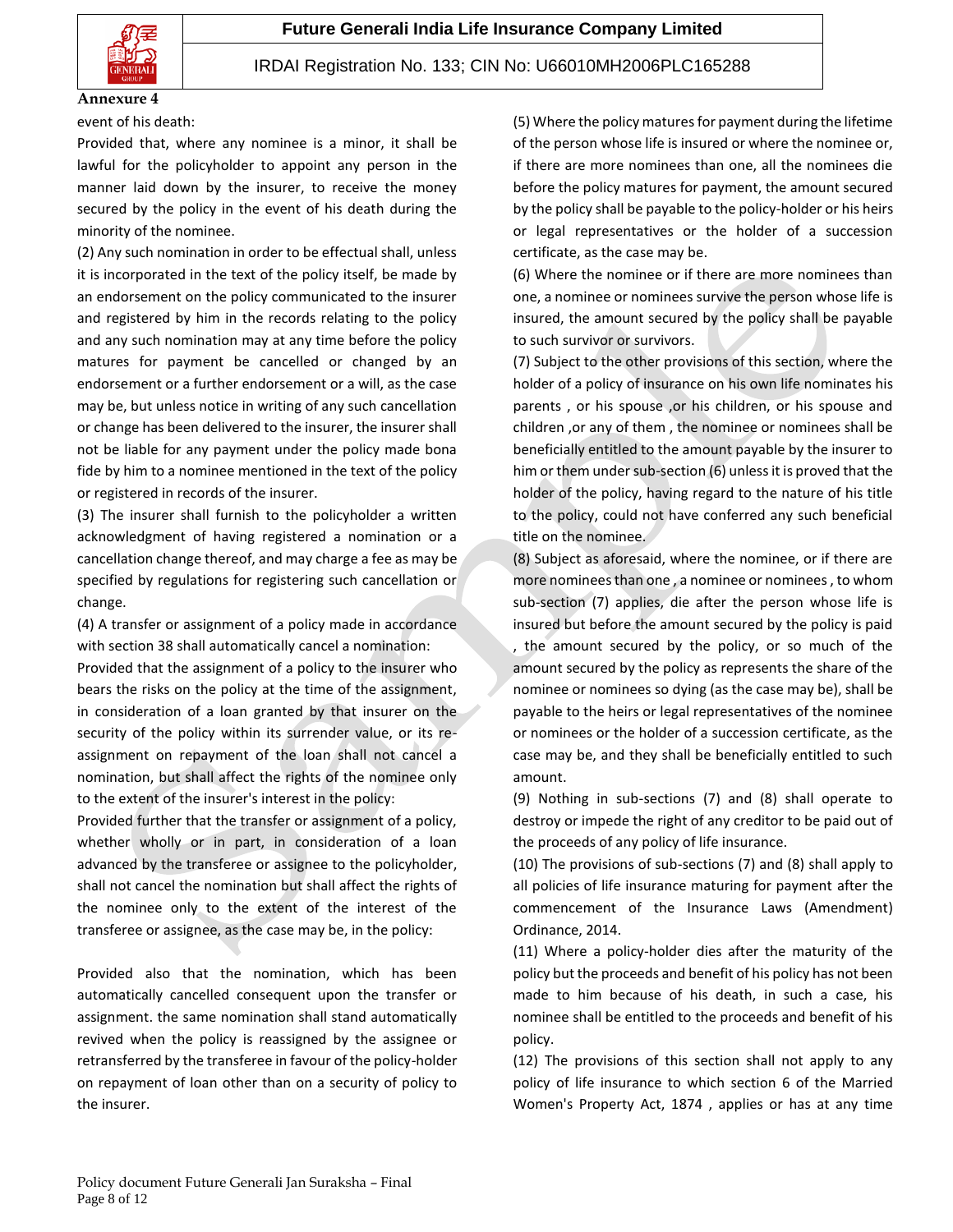

### applied:

Provided that where a nomination made whether before or after the commencement of the Insurance Laws (Amendment) Ordinance, 2014 , in favour of the wife of the person who has insured his life or of his wife and children or any of them is expressed, whether or not on the face of the policy, as being made under this section, the said section 6 shall be deemed not to apply or not to have applied to the policy.

### **8) Loss of Policy Document**

If the Policy Document is lost or misplaced, You should submit to Us a written request stating the fact and the reason for the loss. If We are satisfied that the Policy Document is lost or misplaced, then, We will issue You a duplicate Policy Document by charging an amount as decided by Us from time to time. Upon the issue of the duplicate Policy Document, the original Policy Document will automatically cease to have any validity with immediate effect.

You agree to indemnify us and hold us free and harmless from any costs, expenses, claims, awards or judgments arising out of or in relation to the original Policy Document.

## **9) Restrictions on Travel, Residence & Occupation**

This Policy does not impose any restrictions on to travel, residence or occupation, unless specified otherwise in Part C of this Policy or under applicable Indian law.

## **10) Governing Law & Jurisdiction**

- a) This Policy shall be governed by and is subject to Indian law.
- b) Any and all disputes arising under or in relation to this Policy shall be subject to the jurisdiction of the Indian courts.
- c) The terms and conditions of this Policy, including the premiums and benefits payable under this Policy are subject to variation in accordance with directions of the IRDAI and the relevant provisions of Indian law.

## **11) Electronic Transactions**

You agree and confirm that all transactions effected by or through facilities for conduction of remote transactions including the Internet, world wide web, electronic data interchange, call centers, teleservice operations (whether voice, video, data or combination thereof) or by means of electronic, computer, automated machines network or through other means of telecommunication, established by or on Our behalf, for and in respect of this Policy or its terms, or Our other products and services, shall constitute legally binding and valid transactions when done in adherence to and in compliance with Our terms and conditions for such facilities, as may be prescribed from time to time.

## **12) Policy Currency**

All amounts payable either to or by Us under this Policy shall be in Indian Rupees only.

## **13) Address for Correspondence**

- a) Any notice, information, request or instruction to Us must be in writing and delivered to the address intimated by Us to You, which is currently intimated to You as per address of Operations Hub on first page of this document.
- b) We may change the address stated above and intimate You of such change in writing.
- c) Any notice, information or instruction from Us to You shall be mailed to Your address stated in the Schedule or to the changed address as intimated by You to Us in writing.
- d) Please communicate any change in Your address or any other communication details immediately, as it helps Us to reach to You faster. The correct address ensures that all our communications reach to you timely.

#### **Applicable Taxes & Duties**

The tax benefits on this Policy shall be as per the prevailing tax laws in India and amendments thereto from time to time. In respect of any payment made or to be made under this Policy, We will deduct or charge or recover taxes, and other levies, as applicable at such rates as notified by the government or such other body authorised by the government from time to time. Tax laws are subject to change.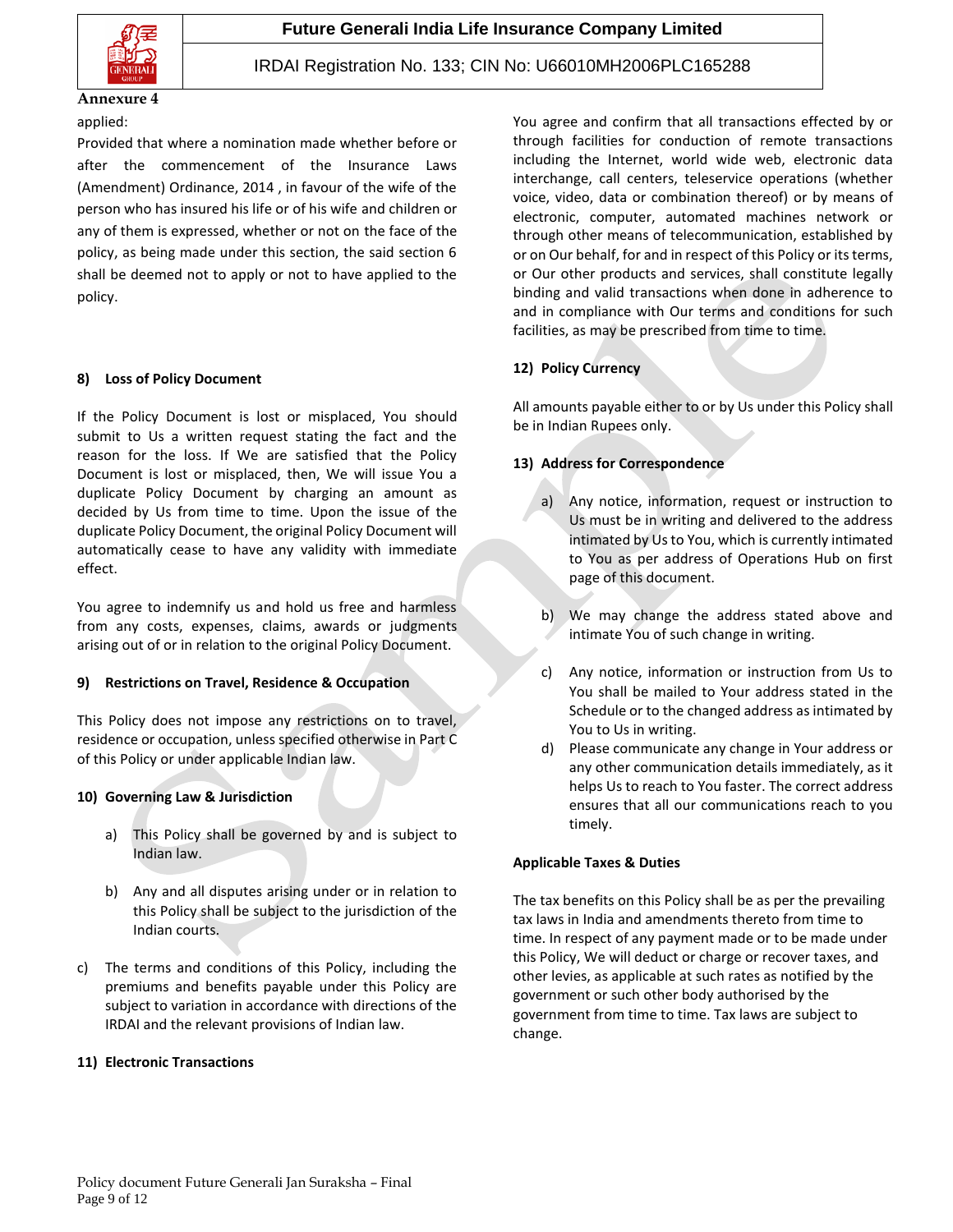

## **PART G**

## **Grievance Redressal Procedure & List of Insurance Ombudsmen**

In case of any grievance, please approach the following in the order given below:

a) In the event of any complaint/grievance under this Policy, a reference may be made to Our office at the following address giving the nature and full particulars of the grievance:-

## **Grievance Redressal Department of Future Generali India Life Insurance Company Limited**

- At Operations Hub Address mentioned on the first page *Email ID:care@futuregenerali.in*

b) In case the decision of the above office is not satisfactory, or there is no response from the office within 10 days, the following official for resolution of the grievance may be contacted:-

## **Grievance Redressal Officerof Future Generali India Life Insurance Company Limited**

- At Operations Hub Address mentioned on the first page

Contact No: 022 41514712 Toll Free No: 1800 102 2355

## *Email: [gro@futuregenerali.in](mailto:gro@futuregenerali.in)*

In case you have not received any response within 30 days from the date filing of complaints with us, you can approach Insurance Ombudsman as per the details specified in Annexure I

c) In case Our decision/resolution of the grievance is not satisfactory the IRDAI (Insurance Regulatory and Development Authority of India) through the Integrated Grievance Management System (IGMS) may be approached on the following contact details. The IGMS provides a gateway for Policyholders to register complaints with insurance companies first and if required the same can be escalated to the IRDAI Grievance Cell.

## **IRDAI Grievance Call Centre (IGCC)**

 Call Center: TOLL FREE NUMBER (155255) for voice calls  *Email ID: complaints@irdai.gov.in* A complaint may also be registered online at: <http://www.igms.irdai.gov.in/> Address for communication for complaints by paper/fax:

Consumer affairs Department, Insurance Regulatory and Development Authority of India , Sy.No.115/1, Financial District, Nanakramguda,

Gachibowli, Hyderabad – 500 032 Fax 91 – 40 – 66789768

## d) **Insurance Ombudsman**

i) In case Our decision/resolution is not satisfactory, the Insurance Ombudsman Appointed under the provisions of Insurance Ombudsman Rules, 2017 may be approached if the grievance pertains to:

a. delay in settlement of claims, beyond the time specified in the regulations, framed under the Insurance Regulatory and Development Authority of India Act, 1999;

b. any partial or total repudiation of claims by the life insurer, General insurer or the health insurer ;

c. disputes over premium paid or payable in terms of insurance policy;

d. misrepresentation of policy terms and conditions at any time in the policy document or policy contract;

e. legal construction of insurance policies in so far as the dispute relates to claim;

f. policy servicing related grievances against insurers and their agents and intermediaries;

g. issuance of life insurance policy, general insurance policy including health insurance policy which is not in conformity with the proposal form submitted by the proposer;

h. non-issuance of insurance policy after receipt of premium in life insurance and general insurance including health insurance; and

i. any other matter resulting from the violation of provisions of the Insurance Act, 1938 or the regulations ,circulars, guidelines or instructions issued by the IRDAI from time to time or the terms and conditions of the policy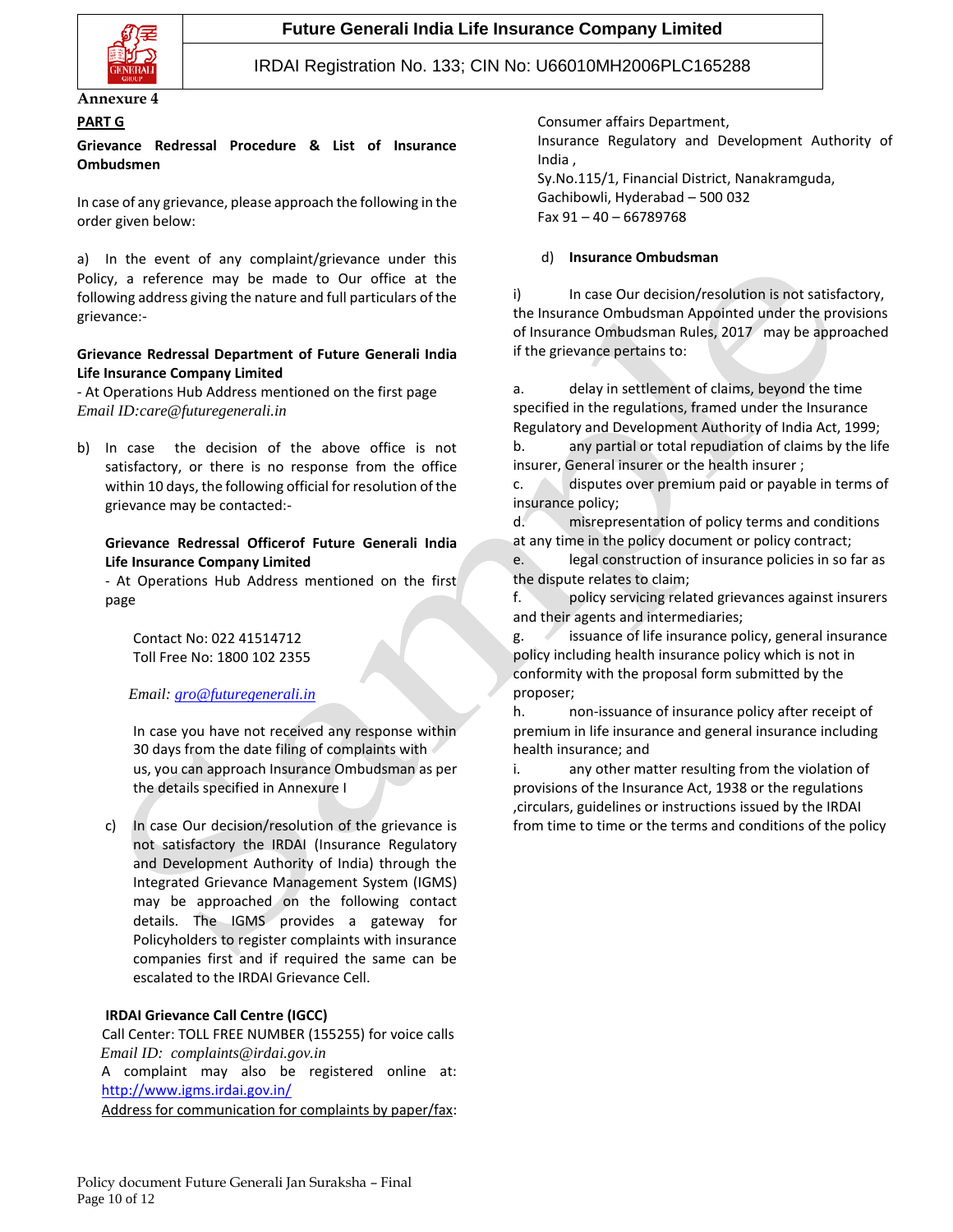



## IRDAI Registration No. 133; C

#### **Annexure 4**

contract, in so far as they relate to issues mentioned at clauses (a) to (f)

ii) Further, As per Rule 14(3) of the Insurance Ombudsman Rules 2017, the complaint to the Insurance Ombudsman can be made only if:

a. the complainant makes a written representation to the insurer named in the complaint and—

(i) either the insurer had rejected the complaint; or

(ii) the complainant had not received any reply within a period of one month after the insurer received his representation; or

(iii) the complainant is not satisfied with the reply given to him by the insurer;

b. The complaint is made within one year—

(i) after the order of the insurer rejecting the representation is received; or

(ii) after receipt of decision of the insurer which is not to the satisfaction of the complainant;

(iii) after expiry of a period of one month from the date of sending the written

representation to the insurer if the insurer fails to furnish reply to the complainant

The Insurance Ombudsman is an organization that addresses grievances that are not settled to Your satisfaction. The list of Insurance Ombudsmen offices is provided as Annexure I to this Policy. Further, the list of Insurance Ombudsmen offices is also available at the website below:

[http://www.ecoi.co.in](http://www.ecoi.co.in/)

## **ANNEXURE I LIST OF INSURANCE OMBUDSMEN**

# **ANNEXURE I**

LIST OF INSURANCE OMBUDSMEN

| <b>CONTACT DETAILS</b><br><b>AHMEDABAD</b><br>Office of the Insurance Ombudsman.<br>2nd floor, Ambica House,<br>Near C.U. Shah College,<br>5, Navyug Colony, Ashram Road,<br>Ahmedabad - 380 014.<br>Tel.: 079 - 27546150 / 27546139 | <b>JURISDICTION</b><br>(Union Territory, District)<br>Gujarat,<br>Dadra & Nagar Haveli,<br>Daman and Diu. | <b>IDELHI</b><br>Office of the Insurance Ombudsman,<br>2/2 A, Universal Insurance Building,<br>Asaf Ali Road,<br>New Delhi - 110 002.<br>Tel.: 011 - 23239633 / 23237532<br>Fax: 011 - 23230858<br>Email: bimalokpal.delhi@ecoi.co.in | Delhi.                                                             |
|--------------------------------------------------------------------------------------------------------------------------------------------------------------------------------------------------------------------------------------|-----------------------------------------------------------------------------------------------------------|---------------------------------------------------------------------------------------------------------------------------------------------------------------------------------------------------------------------------------------|--------------------------------------------------------------------|
| Fax: 079 - 27546142<br>Email:<br>bimalokpal.ahmedabad@ecoi.co.in                                                                                                                                                                     |                                                                                                           | <b>GUWAHATI</b><br>Office of the Insurance Ombudsman,<br>Jeevan Nivesh, 5th Floor,<br>Nr. Panbazar over bridge, S.S. Road,<br>Guwahati - 781001(ASSAM).<br>Tel.: 0361 - 2132204 / 2132205                                             | Assam,<br>Meghalaya,<br>Manipur,<br>Mizoram.<br>Arunachal Pradesh. |

| CIN No: U66010MH2006PLC165288                                                                                                                                                                                                                                                      |                                                                                             |  |  |  |
|------------------------------------------------------------------------------------------------------------------------------------------------------------------------------------------------------------------------------------------------------------------------------------|---------------------------------------------------------------------------------------------|--|--|--|
| <b>BENGALURU</b><br>Office of the Insurance Ombudsman,<br>Jeevan Soudha Building, PID No. 57-27-<br>$N-19$<br>Ground Floor, 19/19, 24th Main Road,<br>JP Nagar, Ist Phase,<br>Bengaluru - 560 078.<br>Tel.: 080 - 26652048 / 26652049<br>Email:<br>bimalokpal.bengaluru@ecoi.co.in | Karnataka.                                                                                  |  |  |  |
| <b>BHOPAL</b><br>Office of the Insurance Ombudsman,<br>Janak Vihar Complex, 2nd Floor,<br>6, Malviya Nagar, Opp. Airtel Office,<br>Near New Market,<br>Bhopal-462003.<br>Tel.: 0755 - 2769201 / 2769202<br>Fax: 0755 - 2769203<br>Email: bimalokpal.bhopal@ecoi.co.in              | Madhya Pradesh<br>Chattisgarh.                                                              |  |  |  |
| <b>BHUBANESHWAR</b><br>Office of the Insurance Ombudsman,<br>62, Forest park,<br>Bhubneshwar - 751 009.<br>Tel.: 0674 - 2596461 /2596455<br>Fax: 0674 - 2596429<br>Email:<br>bimalokpal.bhubaneswar@ecoi.co.in                                                                     | Orissa.                                                                                     |  |  |  |
| <b>CHANDIGARH</b><br>Office of the Insurance Ombudsman,<br>S.C.O. No. 101, 102 & 103, 2nd Floor,<br>Batra Building, Sector 17 - D,<br>Chandigarh $-160017$ .<br>Tel.: 0172 - 2706196 / 2706468<br>Fax: 0172 - 2708274<br>Email:<br>bimalokpal.chandigarh@ecoi.co.in                | Punjab, Haryana, Himachal Pradesh,<br>Jammu & Kashmir and Union territory<br>of Chandigarh. |  |  |  |
| <b>CHENNAI</b><br>Office of the Insurance Ombudsman,<br>Fatima Akhtar Court, 4th Floor, 453,<br>Anna Salai, Teynampet,<br>CHENNAI-600 018.<br>Tel.: 044 - 24333668 / 24335284<br>Fax: 044 - 24333664<br>Email: bimalokpal.chennai@ecoi.co.in                                       | Tamil Nadu,<br>Pondicherry Town and<br>Karaikal (which are part of<br>Pondicherry).         |  |  |  |
| DELHI<br>Office of the Insurance Ombudsman,<br>2/2 A, Universal Insurance Building,<br>Asaf Ali Road,<br>New Delhi - 110 002.<br>Tel.: 011 - 23239633 / 23237532<br>Fax: 011 - 23230858<br>Email: bimalokpal.delhi@ecoi.co.in                                                      | Delhi.                                                                                      |  |  |  |
| GUWAHATI<br>Office of the Insurance Ombudsman,<br>Jeevan Nivesh, 5th Floor,<br>Nr. Panbazar over bridge, S.S. Road,<br>Guwahati - 781001(ASSAM).<br>Tel.: 0361 - 2132204 / 2132205<br>Fax: 0361 - 2732937<br>Email: bimalokpal.guwahati@ecoi.co.in                                 | Assam,<br>Meghalaya,<br>Manipur,<br>Mizoram,<br>Arunachal Pradesh,<br>Nagaland and Tripura. |  |  |  |